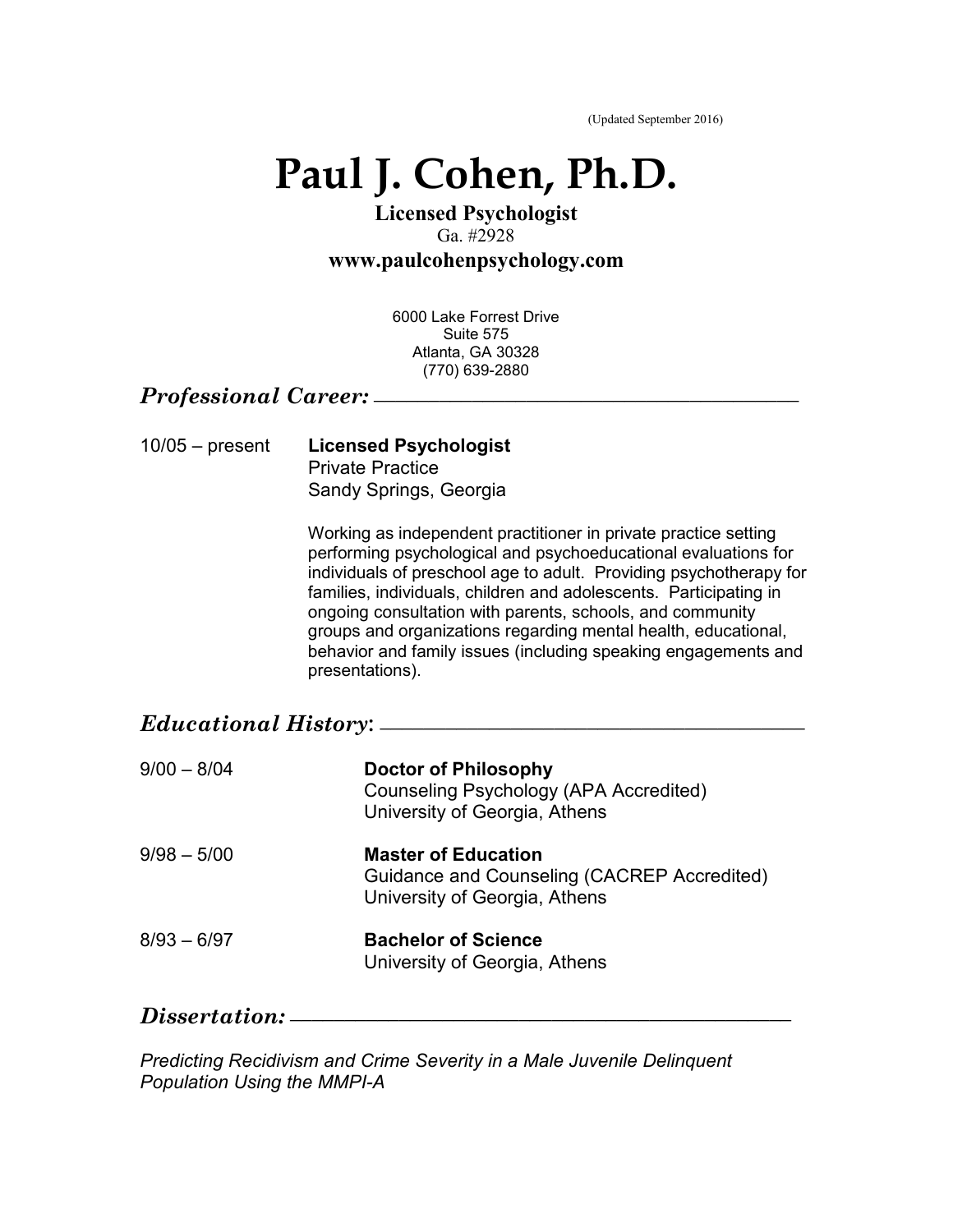### *Supervised Clinical Experience:* \_\_\_\_\_\_\_\_\_\_\_\_\_\_\_\_\_\_\_\_\_\_\_\_\_\_\_\_\_

### 9/04-10/05 **Postdoctoral Fellowship** – Sandy Springs Psychological Center, P.C., Atlanta, GA. *Director and Supervisor: Judy D. Wolman, Ph.D.*

Worked as an independent practitioner in private practice setting performing psychological and psychoeducational evaluations for individuals of preschool age to adult. Provided psychotherapy for families, individuals, children and adolescents. Attended biweekly supervision with a licensed psychologist.

9/03-8/04 **Pre-Doctoral Internship –** Northwest Georgia Internship Consortium (APA Accredited), Rome, GA. *Director: Shelly Plaut, Psy.D. Associate Director: Victor Wolski, Ph.D.*

> In addition to three individual four-month training rotations, attended weekly seminars which covered topics such as ethics, assessment, multiculturalism, supervision, risk assessment, organizational issues, forensic psychology, and professional development. Also maintained year-long psychotherapy client load of two adult state hospital inpatients who suffered from severe and persistent mental illness. Attended year-long group supervision and supervision of empirically supported treatments with persons with persistent mental illness. Provided supervision to doctoral level practicum student. Separate individual fourmonth rotations were as follows:

> Northwest Georgia Regional Forensics, Rome, GA. *Supervisors: Shelley Plaut, Psy.D., Lisa Story, Psy.D., and Kevin Richards, Ph.D.*

> In a four-month rotation, performed forensic evaluations for both child, adolescent, and adult populations. Child and adolescent assessments involved psychological evaluation and report of findings to the court, as well as competency evaluations. Adult evaluations involved competency to stand trial and determination of responsibility for criminal actions.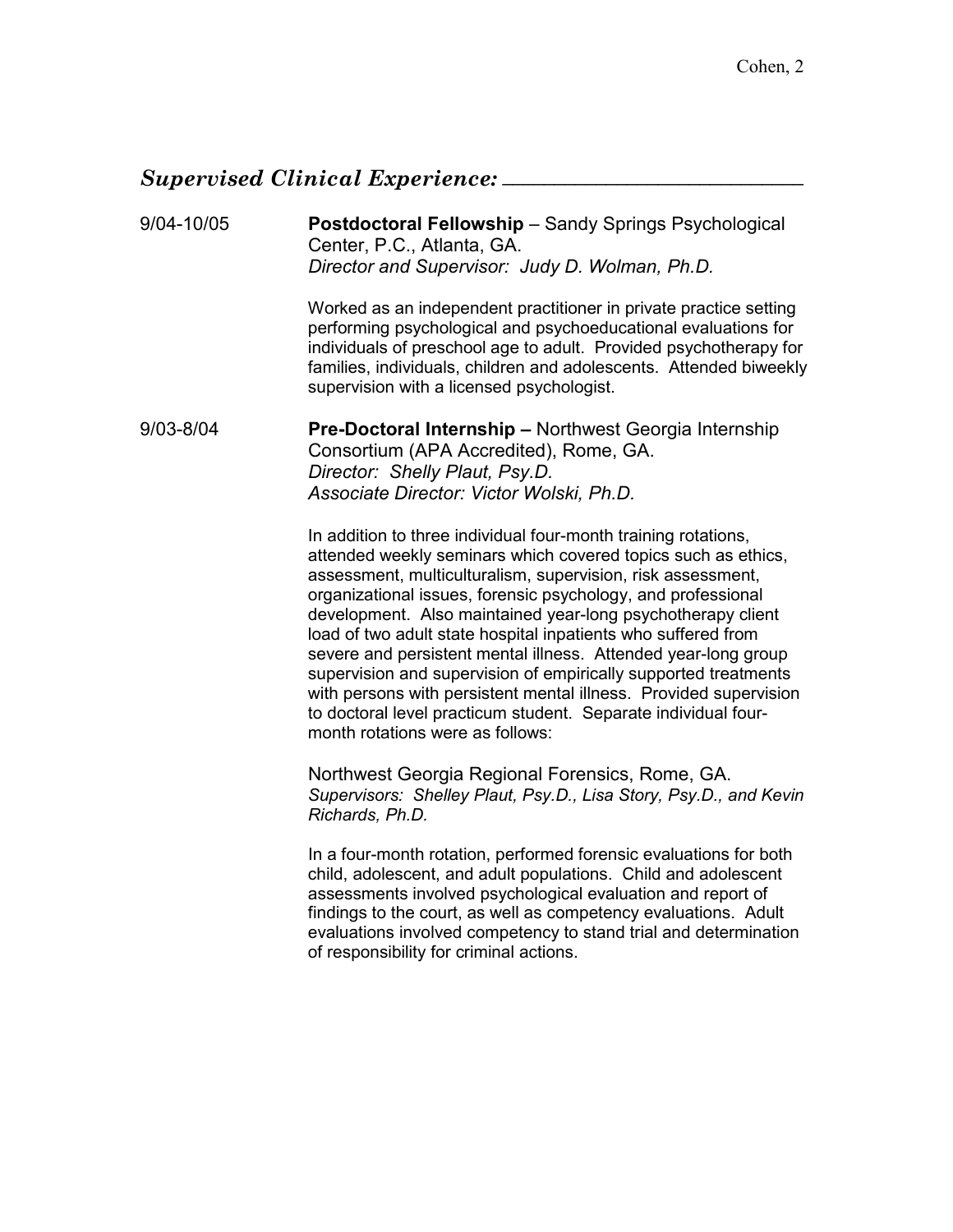Murhpy-Harpst Children's Centers – Harpst Campus, Cedartown, GA. *Supervisor: Brian Parks, Psy. D.* 

Over a period of four months, performed full psychological evaluations, behavioral/ADHD evaluations, brief educational evaluations, and brief intelligence evaluations. Consulted with psychiatrist, psychologist, therapists, nursing staff, school personnel, and residential staff in treatment planning. Attended weekly multidisciplinary treatment team meetings. Supervised two doctoral level therapy practicum students and one doctoral level diagnostic practicum student. Provided a mentor relationship for two residents. Attended weekly group supervision as well as individual supervision.

Lookout Mountain Community Services: Patria Center, Chickamauga, GA. *Supervisor: Jesse Hawk, Ph.D.* 

Over a period of four months, maintained weekly therapy caseload of adolescents in long-term residential substance abuse treatment who carried a dual diagnosis of substance abuse and mental health problems. Co-led and led daily psychotherapy and psychoeducational groups. Assisted in recreational therapy. At the same time, maintained a caseload of adolescent daytreatment clients who had been diagnosed with mental illness, but receive services on an outpatient basis. Assisted in after-school psychoeducational groups. Consulted with caseworkers and other medical professionals in treatment planning. Attended weekly multidisciplinary treatment team meetings and weekly individual supervision.

| $1/03 - 5/03$ | Doctoral Level Practicum in School Psychology.<br>Department of Educational Psychology, University of<br>Georgia, Athens.<br>Supervisors: Leslie Munson, Ph.D. and Jonathan Campbell,<br>Ph.D.                                                                 |
|---------------|----------------------------------------------------------------------------------------------------------------------------------------------------------------------------------------------------------------------------------------------------------------|
|               | Completed second doctoral assessment practicum in the school<br>psychology clinic Spring Semester of 2003. Requirements<br>included completing 3 comprehensive assessments with school-<br>aged children as well as contributing to the completion of at least |

5/02-6/03 **Coordinator of Juvenile Counseling And Assessment Program (JCAP) Psychological Evaluations**, University of Georgia, Athens. *Supervisor – Brian A. Glaser, Ph.D.* 

3 more (6 total).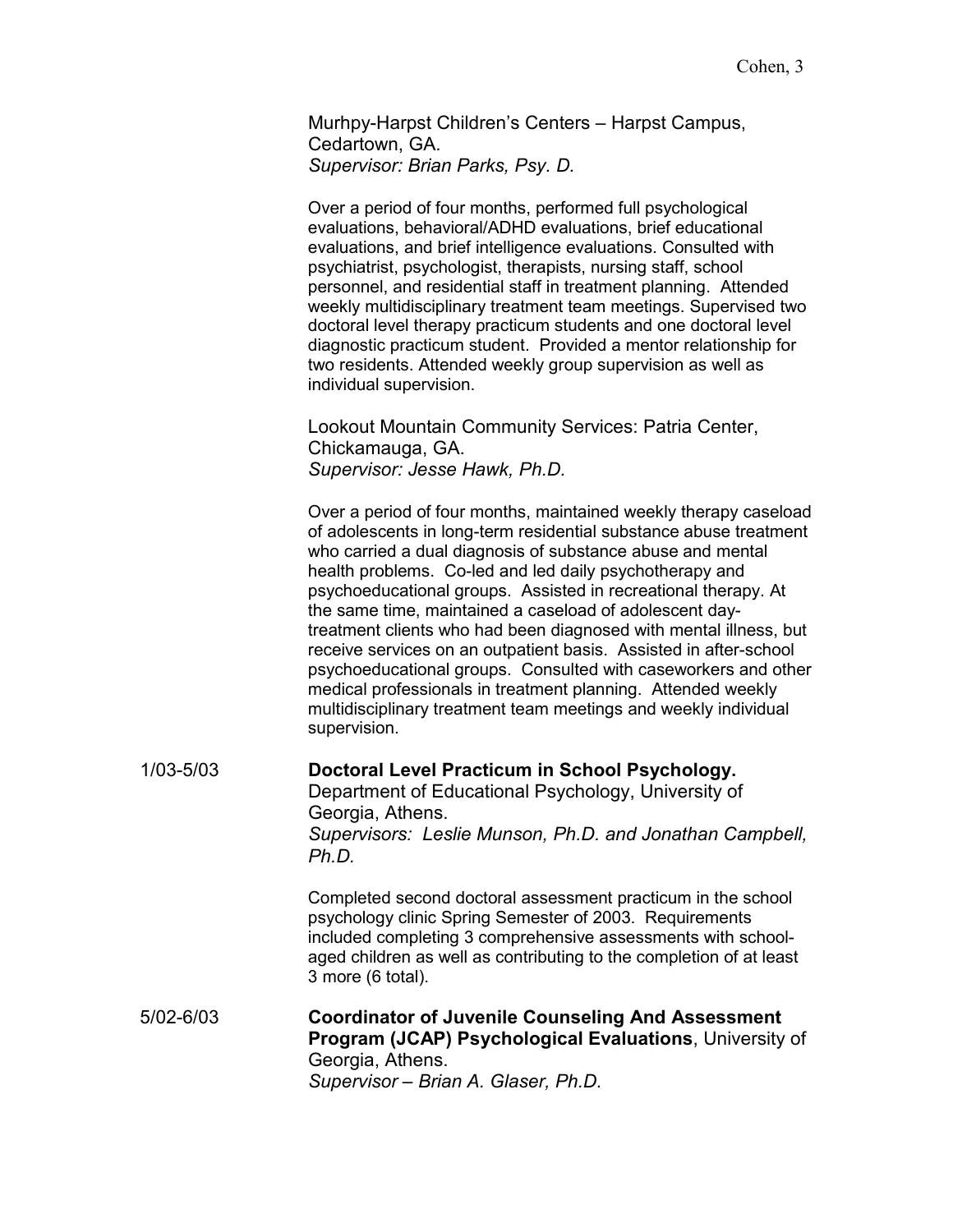|           | Coordinated all psychological assessment and evaluation services<br>provided by JCAP to the Departments of Juvenile Justice for an<br>11 county area of Northeast Georgia, including the Athens-Clarke<br>County Department of Juvenile Justice. Coordinated team of five<br>doctoral level clinicians providing psychological evaluations for<br>detained and adjudicated youth for the purposes of treatment<br>planning and making recommendations to the Juvenile Court.<br>Position required collaborative consultation with the Department of<br>Juvenile Justice to optimize services being provided. |
|-----------|--------------------------------------------------------------------------------------------------------------------------------------------------------------------------------------------------------------------------------------------------------------------------------------------------------------------------------------------------------------------------------------------------------------------------------------------------------------------------------------------------------------------------------------------------------------------------------------------------------------|
| 5/01-6/03 | <b>Administration of JCAP Psychological Evaluations,</b><br>University of Georgia, Athens.<br>Supervisor - Brian A. Glaser, Ph.D.                                                                                                                                                                                                                                                                                                                                                                                                                                                                            |
|           | Provided the service of administering psychological evaluations<br>for detained and adjudicated youth, as well as consulted with the<br>Department of Juvenile Justice for the purposes of treatment<br>planning and making recommendations for further placement<br>within the Juvenile Justice system. All services provided were<br>under the direct supervision of a licensed psychologist. Testing<br>sites included multiple county Department of Juvenile Justice<br>Offices and area youth detention centers.                                                                                        |
| 1/02-5/03 | <b>Supervision of Master's Level Clinicians, Community</b><br>Counseling Program, Department of Counseling and Human<br>Development Services, University of Georgia, Athens.<br>Supervisor - Georgia B. Calhoun, Ph.D.                                                                                                                                                                                                                                                                                                                                                                                       |
|           | Provided individual supervision for a range of two to four Master's<br>level counselors per semester, under the direct supervision of a<br>licensed psychologist.                                                                                                                                                                                                                                                                                                                                                                                                                                            |
| 5/01-6/02 | <b>Doctoral Level Clinical and Diagnostic Practicum -</b><br><b>Center for Counseling and Personal Evaluation,</b><br>University of Georgia, Athens.<br>Supervisors – Linda F. Campbell, Ph.D. & V. Gayle Spears,<br>Ph.D.                                                                                                                                                                                                                                                                                                                                                                                   |
|           | Provided individual and group counseling services for the Athens<br>area community as well as the University of Georgia student body.<br>Conducted an average of approximately 5-8 individual, couple, or<br>family counseling sessions per week and one 90-minute group<br>counseling session per week with clients who had a wide range of<br>presenting issues. Performed general psychological evaluations,<br>learning disability evaluations, and ADHD evaluations.                                                                                                                                    |
| 5/01-6/02 | <b>Group Co-Leader, Center for Counseling and Personal</b><br>Evaluation, Athens, Georgia.<br>Supervisor - V. Gayle Spears, Ph.D.                                                                                                                                                                                                                                                                                                                                                                                                                                                                            |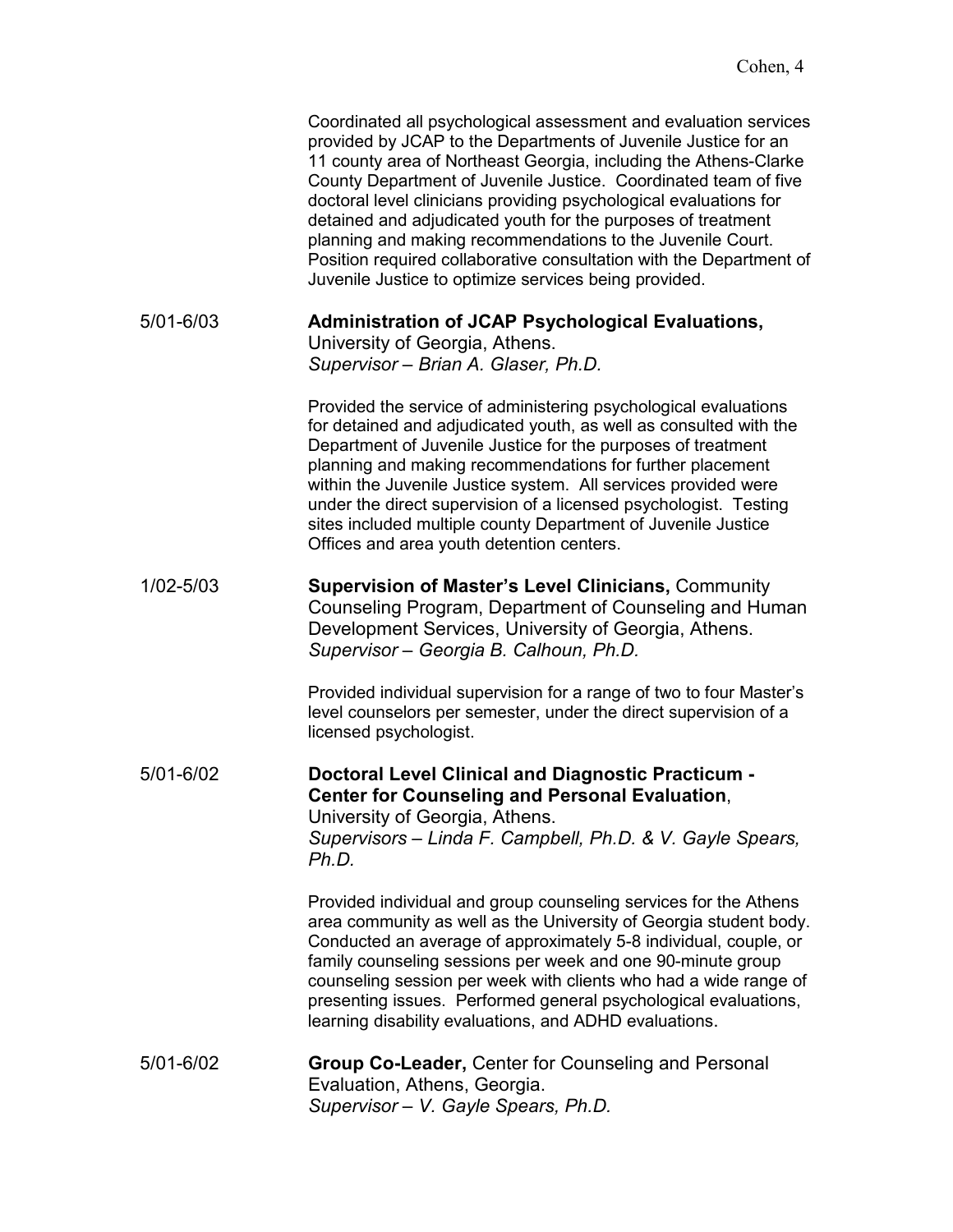|               | Co-facilitated a non-verbal learning disability group with six<br>members. Focused on social skills learning, problem solving<br>skills, interpersonal exploration, as well as facilitated support<br>within the group.                                                                                                                                                                                                                                                                                                                                                                                                                |
|---------------|----------------------------------------------------------------------------------------------------------------------------------------------------------------------------------------------------------------------------------------------------------------------------------------------------------------------------------------------------------------------------------------------------------------------------------------------------------------------------------------------------------------------------------------------------------------------------------------------------------------------------------------|
| $9/00 - 8/02$ | <b>Counseling Program Coordinator, Athens Regional Youth</b><br>Detention Center, Athens, Georgia<br>Supervisor – Bryan Shaw, SSPII, Athens RYDC and Brian A.<br>Glaser, Ph.D.                                                                                                                                                                                                                                                                                                                                                                                                                                                         |
|               | Supervised and coordinated JCAP individual and group<br>counseling services provided by a Master's cohort of six.<br>Assigned appropriate clients to JCAP counselors and was<br>responsible for coordinating individual counseling services as well<br>as evening group counseling activities. Supervised counseling<br>groups and periodically evaluated content. Supervised Mental<br>Health Technicians. Attended and gave weekly input for<br>treatment team meetings. Reported directly to Social Service<br>Provider II (SSPII). Met with SSPII weekly for continuity of<br>services. Assisted SSPII and psychologist as needed. |
| $1/99 - 5/00$ | Master's level practicum/internship - Juvenile<br>Counseling and Assessment Program, Department of<br>Counseling Human Services, University of Georgia, Athens.<br>Supervisors - Sonya Philpott, M.S., Brian A. Glaser, Ph.D.,<br>Georgia B. Calhoun, Ph.D.                                                                                                                                                                                                                                                                                                                                                                            |
|               | Provided counseling services to adolescent clients involved with<br>the Athens-Clarke County Juvenile Court and to youth detained at<br>the Athens Regional Youth Development Center (ARYDC).<br>Conducted counseling sessions with between 6-12 clients per<br>week in a variety of settings that included schools, courthouse,<br>and the local department of juvenile justice. Used various<br>assessment instruments to aid in counseling procedures.                                                                                                                                                                              |
| $9/99 - 5/00$ | <b>Group Co-Leader, Athens Regional Youth Detention</b><br>Center, Athens, Georgia.<br>Supervisors - Sonya Philpott, M.S. and Brian A. Glaser,<br>Ph.D.                                                                                                                                                                                                                                                                                                                                                                                                                                                                                |
|               | Co-lead group therapy sessions with detained youth twice weekly.<br>Topics included offense analysis, conflict resolution, family issues,<br>and drug and alcohol issues. Held open/unstructured groups once                                                                                                                                                                                                                                                                                                                                                                                                                           |

a week where students led direction and topic.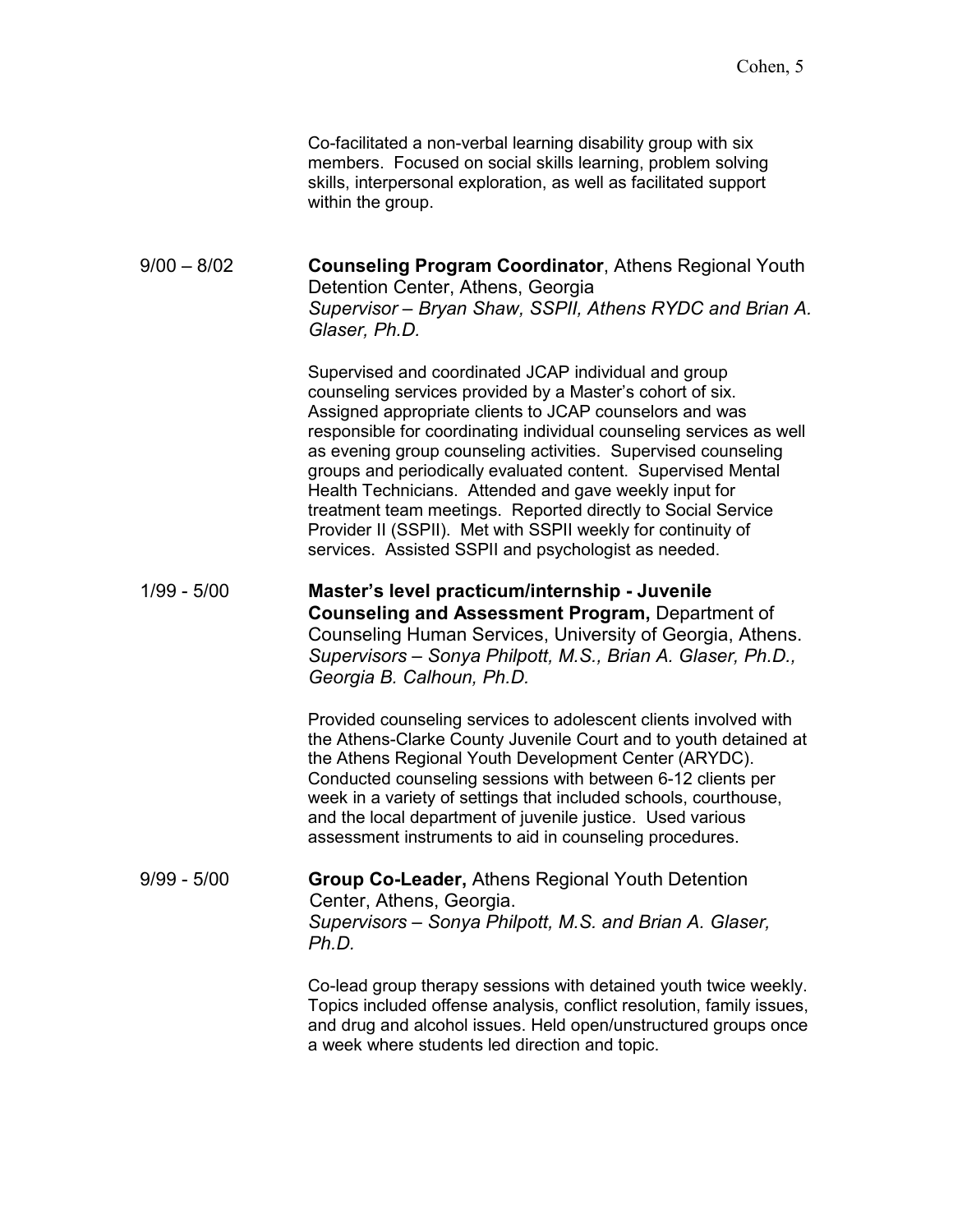4/99 - 5/00 **Group Co-Facilitator Family Solutions Program**, Department of Child and Family Development, University of Georgia, Athens. *Supervisor- William H. Quinn, Ph.D.* 

> Co-facilitated three separate group cycles. These were structured 10-session cycles of a multiple family group for juvenile first time offenders and their families. Topics included communication, anger management, cooperation, education, and conflict resolution.

# *Research Experience***: \_\_\_\_\_\_\_\_\_\_\_\_\_\_\_\_\_\_\_\_\_\_\_\_\_\_\_\_\_\_\_\_\_\_\_\_\_\_\_**

8/98 – 6/03 **Juvenile Counseling and Assessment Program (JCAP) Research Team**, Department of Counseling and Human Development Services, University of Georgia, Athens. *Directors - Georgia B. Calhoun, Ph.D. and Brian A. Glaser, Ph.D.* 

> Administered, scored, and evaluated assessment instruments within a juvenile population at the Athens Regional Youth Detention Center and among other juveniles on probation. Maintained databases for the examination of the research data collected.

### 9/96 – 6/98 **Research Assistant**, Department of Cognitive Psychology, University of Georgia, Athens. *Supervisor - Richard L. Marsh, Ph.D*.

Worked on three different experiments. (1) Collected data on electrophysiological correlates of source monitoring using eventrelated potentials (ERP's) to determine topographical pattern of activity across the brain, (2) investigated source-monitoring performance focusing on behavioral performance, and (3) collected data on event-based prospective memory.

# *Publications***: \_\_\_\_\_\_\_\_\_\_\_\_\_\_\_\_\_\_\_\_\_\_\_\_\_\_\_\_\_\_\_\_\_\_\_\_\_\_\_\_\_\_\_\_\_\_**

Glaser, B. A., & Cohen, P. J. (2005). Treating juvenile substance abuse in the institutional setting. In B. Sims (Ed.), *Substance abuse treatment with correctional clients* (pp. 197-210). Binghamton, NY: Haworth Press

Cohen, P. J., Glaser, B. A., Calhoun, G. B., & Petrocelli, J. V. (2005). Examining readiness for change: A preliminary evaluation of the University of Rhode Island Change Assessment (URICA) with incarcerated adolescents. *Measurement and Evaluation in Counseling and Development 38*, 45-62.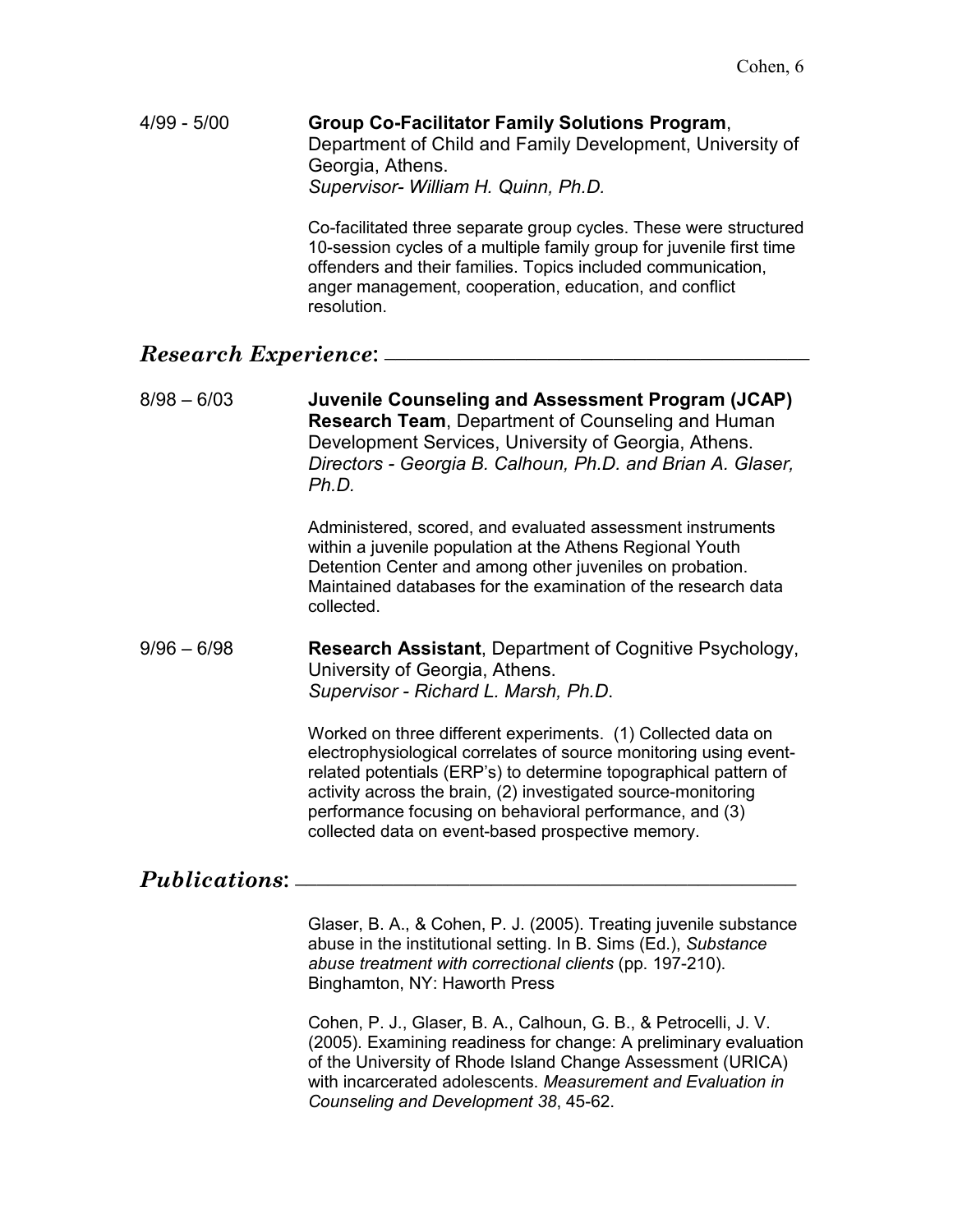Cohen, Paul (2004). *Predicting recidivism and crime severity in a male juvenile delinquent population using the MMPI-A*. Doctoral dissertation, The University of Georgia.

# *Workshops, Trainings, and Presentations Given***: \_\_\_\_\_\_\_\_\_\_\_**

| 10/05-present | Numerous speaking engagements to community<br>organizations, parent groups, and schools regarding topics<br>varying from psychological testing, AD/HD, parenting,<br>behavior management, learning disabilities, etc. |
|---------------|-----------------------------------------------------------------------------------------------------------------------------------------------------------------------------------------------------------------------|
| 2/05          | The Georgia Branch of the International Dyslexia<br><b>Association's 15<sup>th</sup> Annual Meeting, Atlanta, GA.</b>                                                                                                 |
|               | Co-led 90 minute seminar entitled "Psychological Testing for<br>Learning Disabilities and Attention-Deficit/Hyperactivity Disorders".<br>Leslie A. Stuart, Kathy Ferrell-Swann, and Paul J. Cohen                     |
| 7/04          | Northwest Georgia Regional Hospital, Rome, GA.                                                                                                                                                                        |
|               | Co-led seminar (3-one hour sessions) entitled, "Burnout and<br>Compassion Fatigue: What is it and How Do I prevent it from<br>Happening to Me?"<br>Paul J. Cohen, Patricia Skellie, and Scott Smith                   |
| 4/04          | Murphy-Harpst Children's Centers, Cedartown GA.                                                                                                                                                                       |
|               | Conducted 90-minute staff training on Reactive Attachment<br>Disorder.                                                                                                                                                |
| 4/04          | Northwest Georgia Regional Hospital, Rome GA.                                                                                                                                                                         |
|               | Led 60-minute training for psychology staff entitled, "Adolescent<br>Risk Assessment: A Review of the Hare Psychopathy Scale -<br>Youth Version."                                                                     |
| 5/01          | The Institute for Families: Substance Abuse Issues with<br><b>Children and Adolescents, Athens, GA.</b>                                                                                                               |
|               | Led two-hour seminar/workshop on substance abuse group<br>therapy with incarcerated male juvenile offenders.                                                                                                          |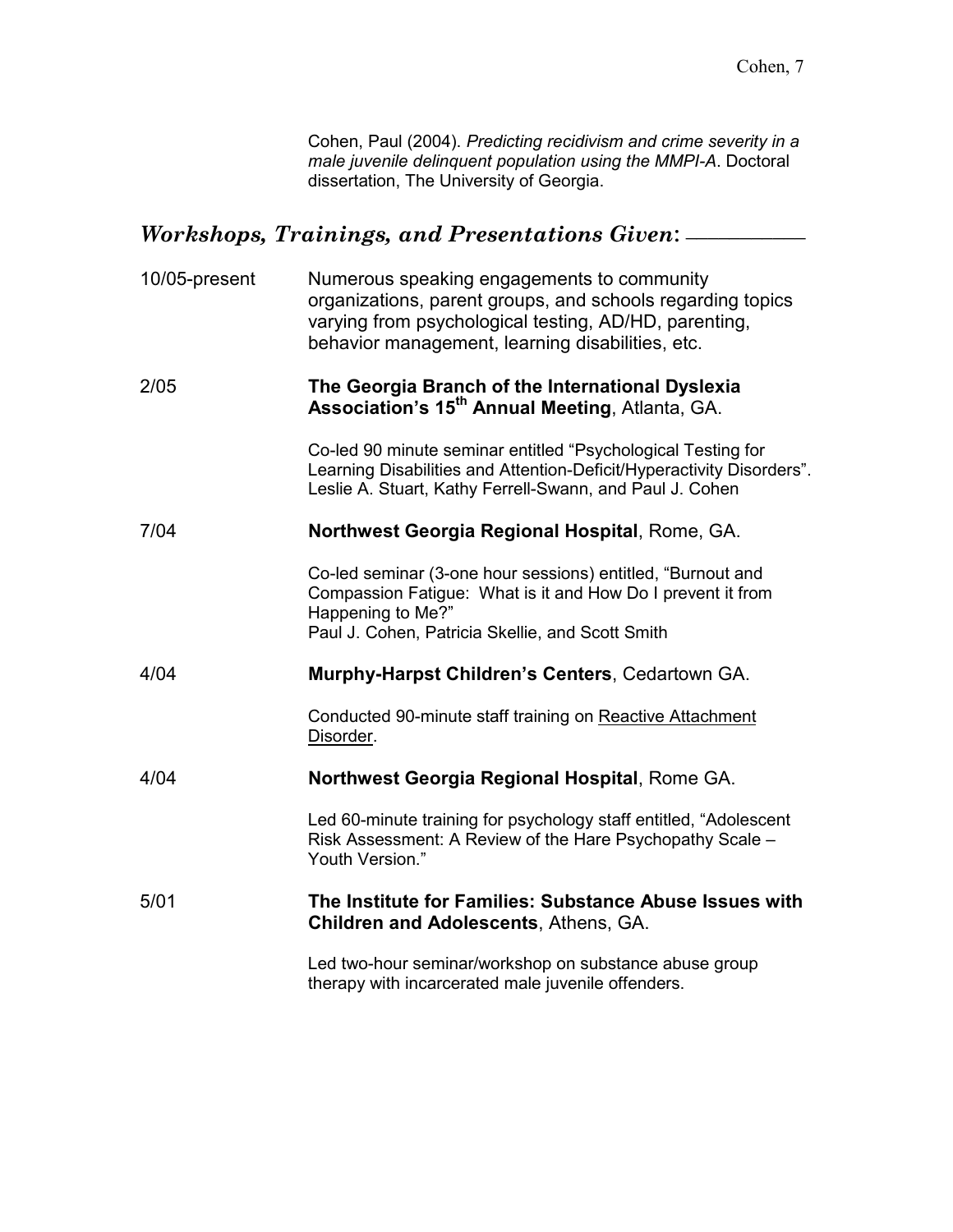### 3/01 **APA Counseling Psychology (Division 17) National Conference,** Houston TX**.**

Co-presented 50-minute symposium panel entitled, *"A Competency-based Approach to Juvenile Delinquency".* Brian Glaser, Jeffrey Bates, Curtis Brooks, Paul Cohen, Stacie Ottley, Zane Scarborough, Tres Stefurak.

1/00 **Association for Specialists in Group Work,** Deerfield Beach, FL

> Co-led roundtable discussion entitled, *"Group Work with Male Incarcerated Offenders".* Georgia Calhoun, Paul Cohen, Meade Morris, Eric Przybylek, Zane Scarborough, Tres Stefurak.

### *Professional Memberships and Affiliations***: \_\_\_\_\_\_\_\_\_\_\_\_\_\_\_\_**

 Georgia Psychological Association (GPA) – Fellow American Psychological Association (APA) International Dyslexia Association (IDA) Children and Adults with Attention Deficit Disorders (CHADD) Member of the Board of Trustees – Swift School, Roswell, GA (2011-2016)

# *Teaching Experiences:\_\_\_\_\_\_\_\_\_\_\_\_\_\_\_\_\_\_\_\_\_\_\_\_\_\_\_\_\_\_\_\_\_\_\_\_\_\_*

4/03 **Guest Lecturer for Graduate Level Introductory Measurement and Evaluation Course - Applied Educational Assessment (ERSH 4600/6600),** Department of Educational Research**,** University of Georgia, Athens.

> Topic involved using personality assessment in the educational setting. In particular, the use of the Minnesota Multiphasic Personality Inventory – Adolescent Version (MMPI-A) with schoolaged adolescents.

### 1/03 – 5/03 **Guest Lecturer and Teacher for Doctoral Level Assessment Course (ECHD 9620),** Department of Counseling and Human Development Services, University of Georgia, Athens.

Provided instruction and lecture on intelligence, behavioral, and personality assessment, as well as proper psychological evaluation report writing and structure. In addition, led